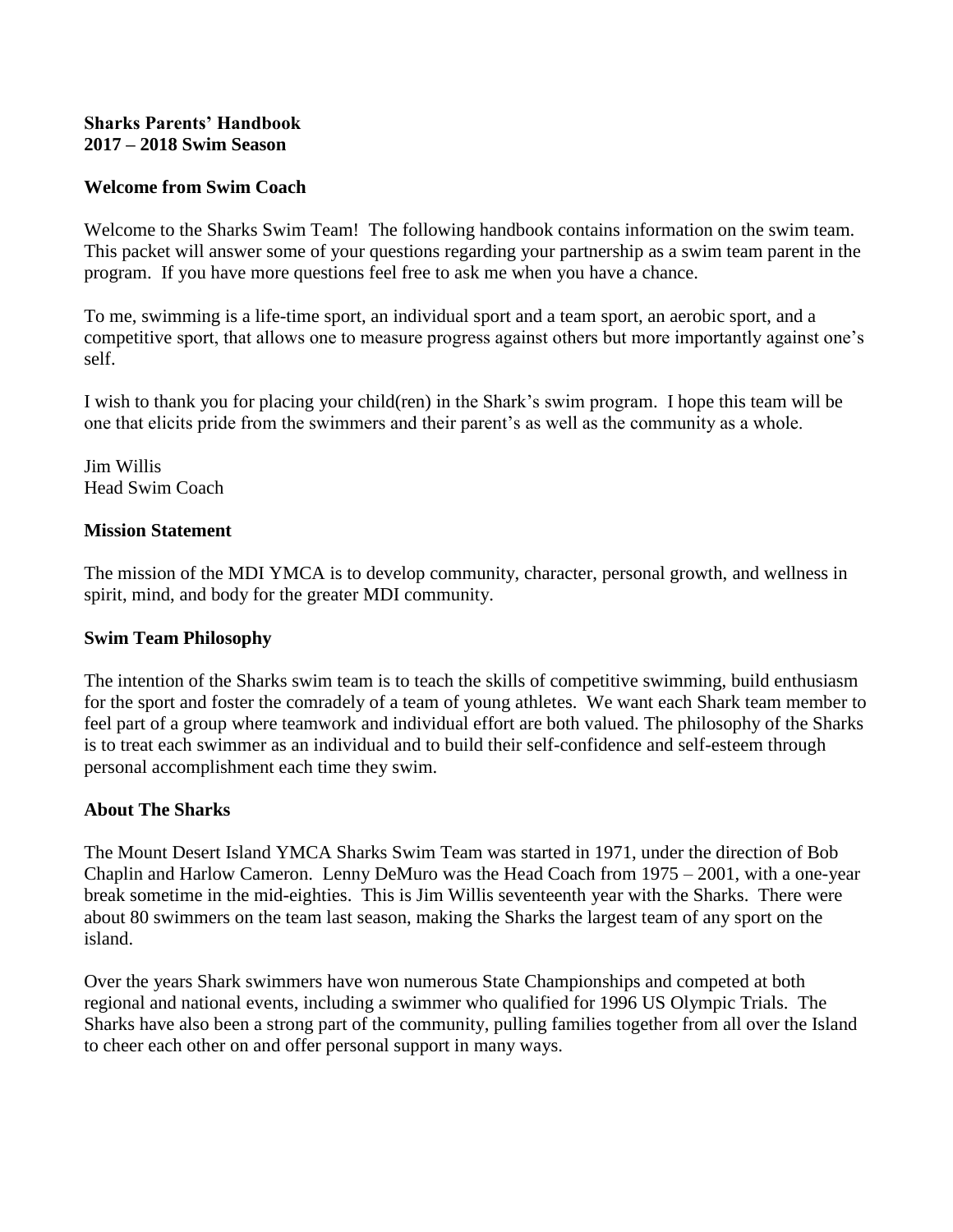Swimming is a life long sport that offers physical and mental challenges, and rewards, to people of any age. For residents of Mount Desert Island, fortunate as we are to be surrounded by the waters of lakes and the ocean, swimming can also be a life-saving skill. The Sharks team can do much to both instruct and develop a passion for swimming.

The Sharks team members span the competitive spectrum, from recreational & local competitions to national championships. Every swimmer can find their niche and level of competition, and still feel accomplishment for doing their best in each practice or race. The YMCA values of honesty, caring, respect and responsibility can be followed by each swimmer and their family, and will help build stronger children and a stronger team.

The swim team is very attractive to young children who love the water and enjoy the company of other children. It is one of the few - perhaps only - sports where a team will span the ages of 6 to 18 years, and include people from all over the Island. The friendships that develop within age groups can be long lasting. The bonds that develop between age groups can be especially rewarding for the younger children.

Older, middle and high school aged swimmers get a great deal from the program. It is, in many ways, an individual sport where personal goals can be achieved regardless of what teammates might be doing. Unlike other sports, no one gets cut or sits out on the bench much of the time. The regular discipline of practice schedules, combined with increased self-motivation to achieve goals, have had a positive effect on many Sharks swimmers. Valuable personal attributes are added to their character, which can help Shark swimmers in their academic years and throughout their lives.

For those who want to excel in high school or college swimming, starting early on a team such as the Sharks, and continuing through high school has proven most successful. Former Shark swimmers have competed for schools such as the University of Maine, Bates College, Hamilton College, Oberlin College, Wheaton College, Occidental, Boston University, Princeton, University of Pennsylvania, United States Merchant Marine Academy, Worcester Poly Tech, University of Texas and Florida State.

The Sharks swimmers have the opportunity throughout the season to participate not only in YMCA competition, but also USA Swimming meets, which lead to regional and national levels of competition. Many team members continue swimming as adults in Masters Swim Team programs.

# **The Coaches**

Jim Willis is originally from Brockton, Mass. where he swam for a YMCA team for 8 years. He swam and graduated from the University of Maine. Jim coached the Bangor Y from 1984 –89, the Canoe City Swim Club (Old Town-Orono Y) from 1989 – 98, and the St. Croix Dolphins from 1998 – 2001. He is presently ASCA Level 4 coach who has coached at numerous Y National Meets and Eastern Zones Meets. He was the US Virgin Island National Team Coach at the 2000 Sydney Olympic Games and also the Maine "USA Swimming" Coach of the Year in 2014 as well as 2015.

Tony DeMuro is a lifelong resident of Bar Harbor. Tony swam for the Sharks from age 6 until his graduation for MDI High School in 1991. Tony graduated from the University of Maine in 1998. He has been the Head Coach of the MDI HS for the last 18 years. In 2002, Tony was named the Maine High School Class 'B' coach of the year and is the newest member of the Sharks 'Wall of Fame'.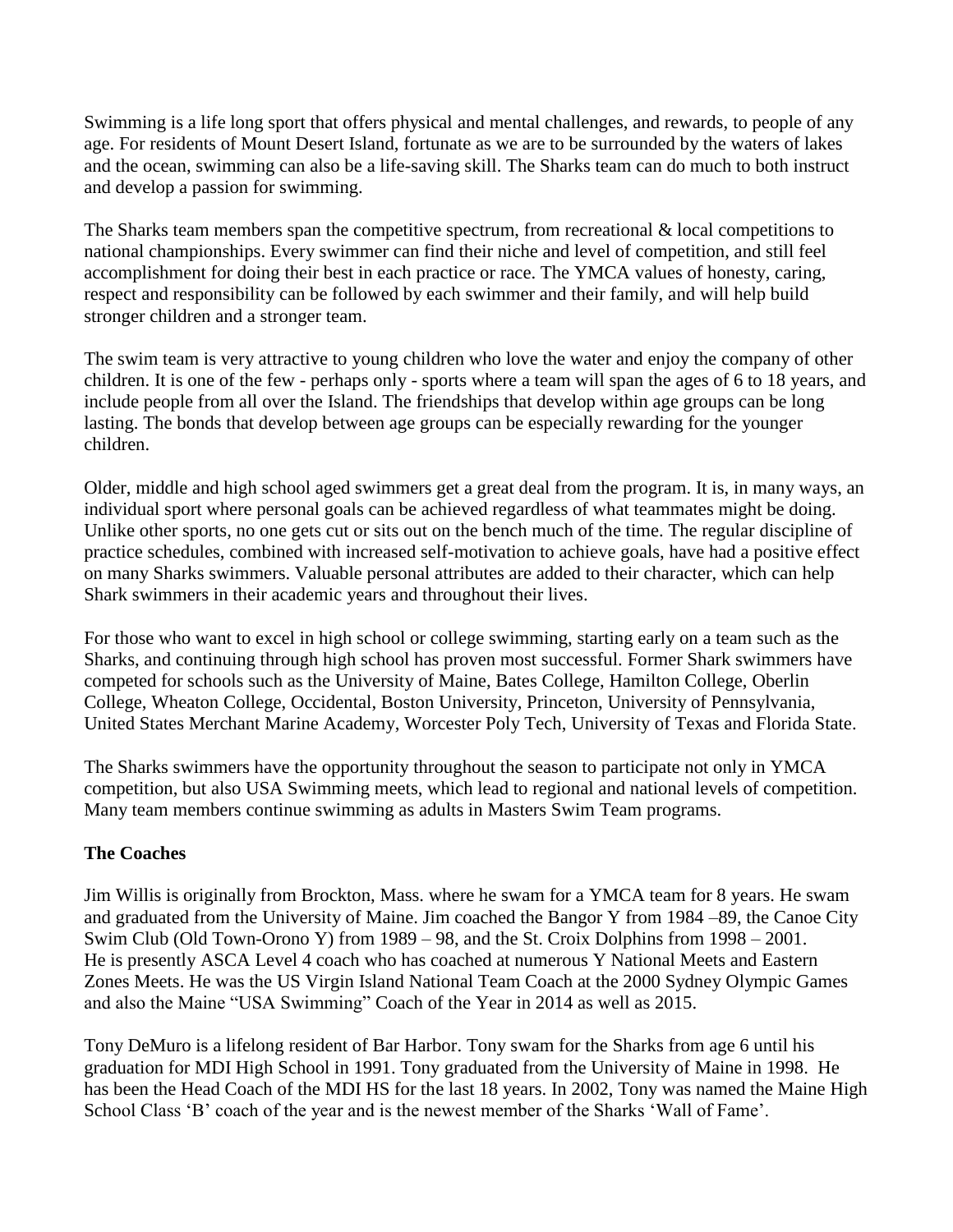## **Schedule**

Instruction through regular practices is tailored to individual ages and abilities. Young children are taught the basics, introduced to team discipline and allowed some fun. Older children are offered more practice time and greater incentives to work harder. Swimming meets are held throughout the season, and are optional but highly recommended for team members. Individual achievements at competitions are rewarded with ribbons, medals or trophies.

The season begins Monday, October 23, 2017 and concludes in March. Practices will be held until the end of March for all swimmers. Those who qualify for Maine All-Star & National competitions will continue to swim into early April.

The meet schedule is published separately. The first Dual & Away meet will be held on November 18 against the Bangor Y Barracudas. The first home meet this year will be the 34th MDI Sprint Meet on November 19.

The Shark season will end with a team and parent celebration – the traditional Pasta Dinner, complete with awards achieved throughout the season at the MDI HS Cafe.

| $4:15 - 5:15$ pm                                  |
|---------------------------------------------------|
|                                                   |
| $5:00 - 6:30 \text{pm}$                           |
| $5:30 - 7:00 \text{pm}$                           |
| Either $3:30 - 4:45$ pm or $5:00 - 6:30$ pm       |
| Senior Team (Oct 23 – Nov 17 & Feb 21 – March 30) |
| $2:45 - 4:15$ pm                                  |
|                                                   |
| $6:00 - 7:00am$                                   |
| $6:30 - 7:30$ am                                  |
| $7:30 - 9:30$ am                                  |
|                                                   |
| $4:45 - 5:30 \text{pm}$                           |
|                                                   |

There will be special practice schedules for school vacations weeks. A monthly calendar will be available at the pool, via email and posted online.A spring schedule will be available for all swimmers going to regional & national competitions.

The Sharks do not cancel practice due to weather but we may combine practices on snow days to make it easier for transportation. Check Facebook and email for any possible changes or combinations due to the weather. If the YMCA decides to close because of weather, there will be no practice. The High School practice time of  $2:45 - 4:15$ pm will become a Shark Senior practice if MDI HS cancels practice.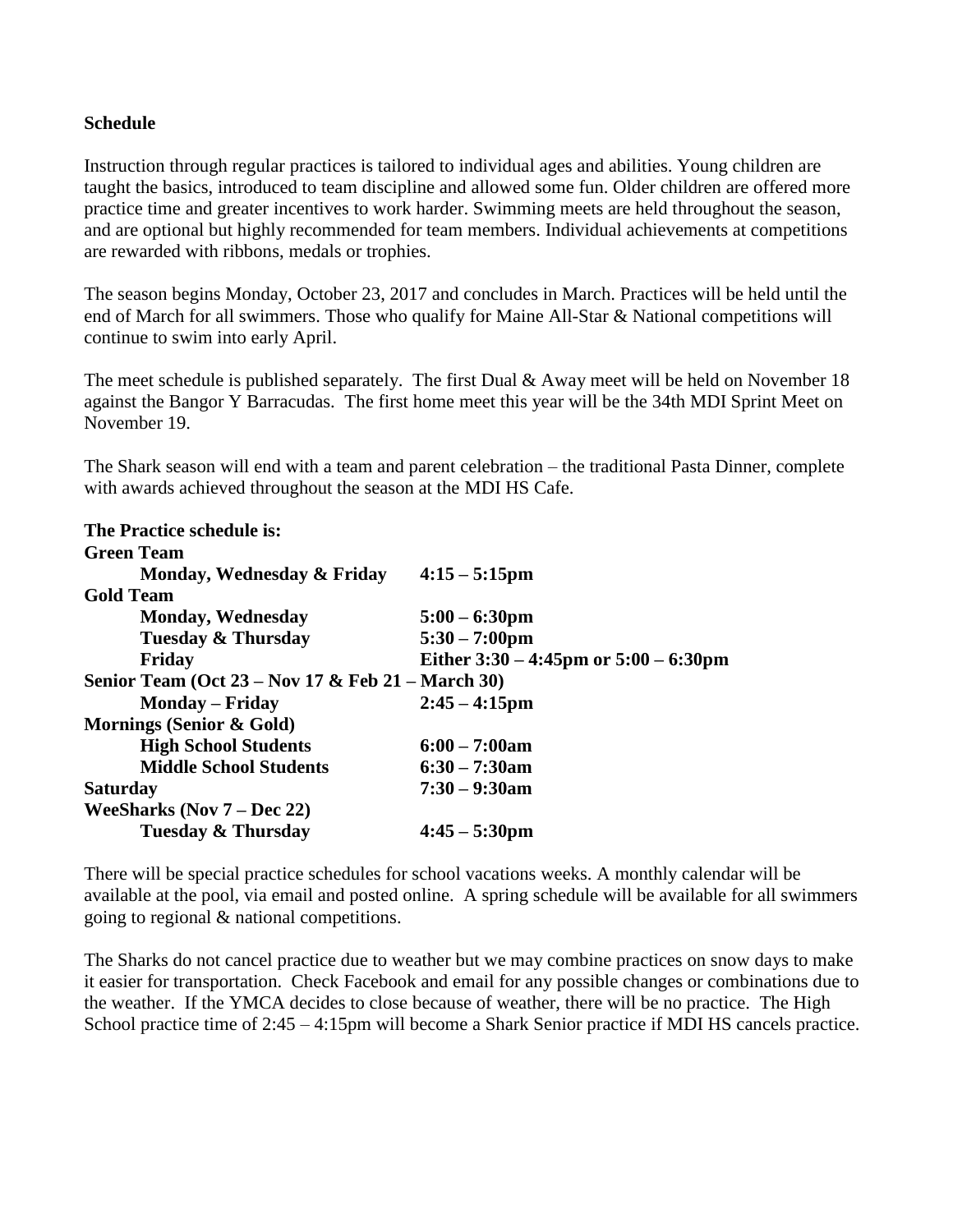## **Practice Groups**

**Green Team (ages 9 & under)** – The Green Team is for the younger and less experienced Shark Swimmers. The practices introduce the team members to the fundamentals of competitive swimming. Swimmers are encouraged to come to at least two practices a week with workouts being held three days per week through December and five days per week in January and February. The children are taught the four strokes (butterfly, backstroke, breaststroke and freestyle) and to develop a proper streamline both from a dive and off the wall. Swimmers are introduced to short swimming sets to develop endurance and begin to work on the proper technique for all turns. Most practices begin with a short free time period and end with a game or relay.

**Gold Team (ages 9 – 14) –** The Gold Team is for returning and more experienced Shark Swimmers. Practices reinforce the proper techniques of the four competitive strokes, starts, turns, and streamlining. Swimmers are encouraged to come to at least three practices a week with older swimmers coming as much as possible. Practices include work on a specific skill each session and swimming sets to develop the endurance necessary to compete. Racing skills are enhanced with time spent on creating great starts and turns and learning the proper strategies for each event. Practices also include relay games, video feedback, goal setting, and games on Friday evenings.

**Senior Team (High School Students) –** The Senior team is for High School students and the advanced Gold Team member. Practices are held when the High School team is not in season, in the morning including the Saturday practice, and on days when the High School practice is not held. Senior Team members are encouraged to come at least 4 times a week with some swimmers swimming 7 or 8 practices a week. Training is focused on developing the endurance, speed, and skills necessary to compete at a high level at the end of season meets in February and March.

**WeeSharks (ages 10 & under) –** The WeeSharks is for the swimmer that is not ready to commit to the Sharks but wishes to learn about competitive swimming. Practices are held on Tuesday and Thursday evenings with a choice of once or twice per week. WeeSharks members are taught the fundamentals of swimming including streamlining, kicking, diving, and the basics of all four strokes. WeeSharks (Must me member of MDI YMCA) may participate in home meets and may join the Green Team in January.

**Dryland Training** – on Tuesday & Thursday evenings the  $1<sup>st</sup> 15$  minutes of Senior & Gold practice are dedicated to dryland training. Exercises include crunches, pushups, jumps, balancing and medicine balls.

## **Types of Swim Meets**

## **YMCA Invitational Meets**

MDI Y Sprint Meet and Downeast Family Y Invitational are meets where many Y teams are invited. Swimmers may pick their events with some assistance from the coaching staff.

## **YMCA Dual Meets**

The Sharks swim 5 meets in November, December, & January against teams from other Y's throughout the state of Maine. Swimmers usually compete against swimmers in their age group.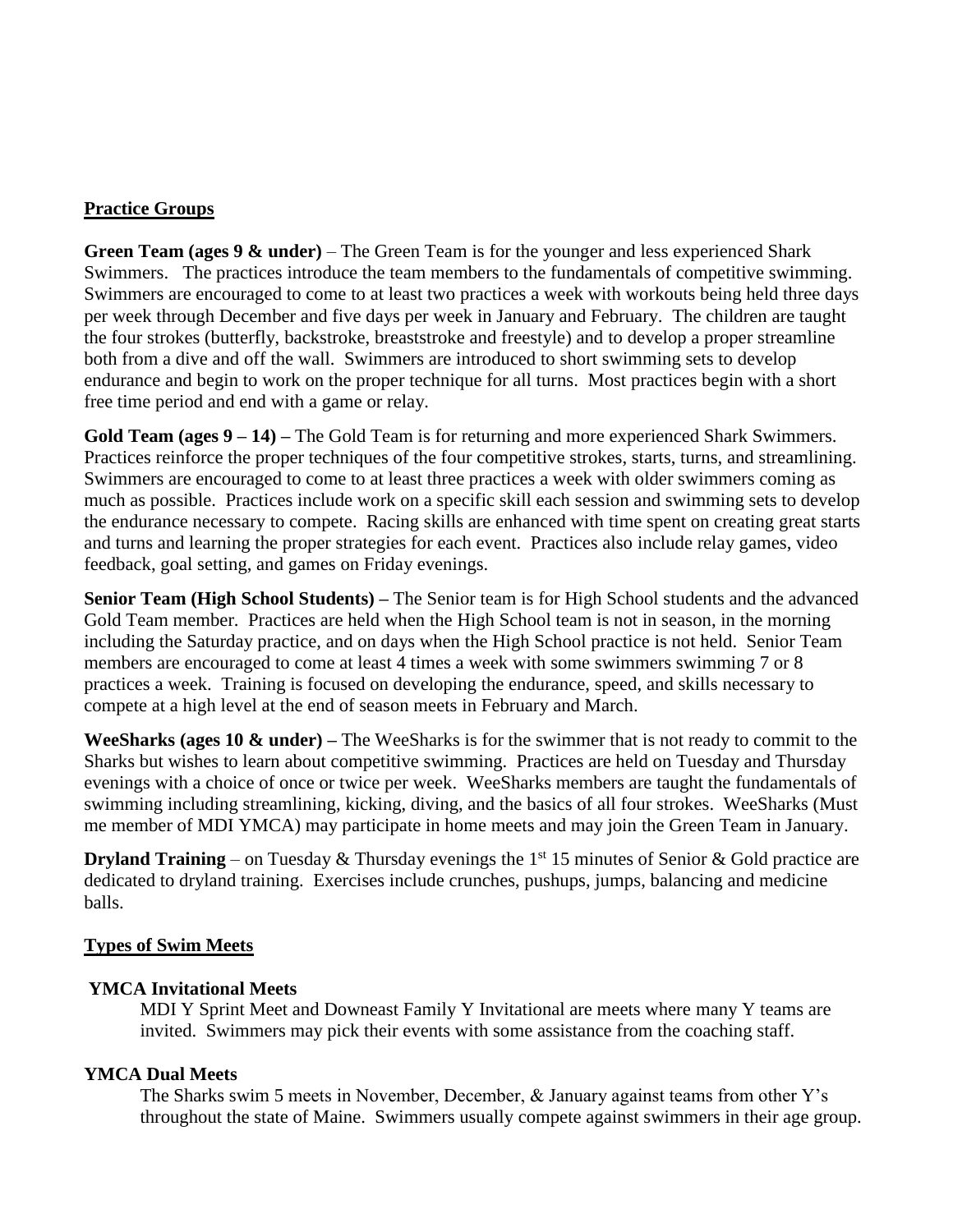A swimmers age is determined by how old they are on December 1 of the current season. Age groups are 8  $\&$  under, 10  $\&$  under, 12  $\&$  under, 14  $\&$  under, and Senior, which is actually 12  $\&$ older. These meets are scored and require the participation of all the swimmers. The coaching staff will pick the events for each swimmer to assure that the Sharks are able to compete with the other team. Meet ribbons are awarded based on race finish.

## **YMCA Championship Meets**

The Y States are the annual championship meet for YMCA swimmers in Maine. It is held at the University of Maine. All Shark swimmers who have participated in three Y meets are eligible and must make every effort to attend. Each swimmer may swim up to three events in the state meet. This is the meet where all the swimmers from the Sharks compete against the other teams in the state to see where we stand overall.

The New England's held at the Massachusetts Institute of Technology (MIT) and the Y Nationals in Greensboro, North Carolina are meets that swimmers must meet qualifying times to attend.

### **USA Swimming Meets**

There are some swim teams in Maine that are not YMCA teams. They have a national USA-Swimming team charter and are eligible for any USA-Swimming (USA-S) meet held in the U.S. YMCA teams, including the MDI YMCA Sharks are allowed to charter a team and be a part of Maine Swimming Inc., the governing organization for all Maine USA-S swim teams. The Maine Swimming Championships (JO's) are held in March at Bowdoin College in Brunswick. This is the state championship for all swimmers in the state and also the selection meet for the Maine All-Star team.

*USA Swimming is not required of Shark swimmers. If a swimmer is interested in USA-Swimming participation, they must register with USA Swimming at a cost of \$69 for 1 year until December 31, 2018. Note: Maine Swimming offers a seasonal membership from Oct 18 – March 18 for \$40 and also an outreach membership for \$5 for those swimmers that receive free or reduced lunch at school.* 

Benefits of USA-Swimming include: swimmers get the opportunity to pick and choose which meets and events to participate in as opposed to a Y meet where the coaching staff may select the events. Full year USA Swimming members get a subscription to SPLASH, a magazine devoted to swimming. Members of USA Swimming get additional exposure to more racing and other events has more often than not, resulted in more success to a swimmer. Meet signups are sent via email and posted on the website. USA-S meets charge a per event fee to be paid at time of sign up. In USA-S meets, a swimmers age is determined by age on the first day of the meet in question. USA-S also exposes swimmers to many other swimmers and formats of swimming meets they may normally not see. Swimmers may be recruited to participate in USA-S based on the perceived need of the team that season.

Swimmers who make qualifying times or other standards may attend other meets such as the Bowdoin Open, Sectional Meets and the US Olympic Trials. **Note: This year all swimmers who wish to go to the All-Star Meet must swim in 2 USA Swimming Meets from April 15, 2017 – March 11, 2018.**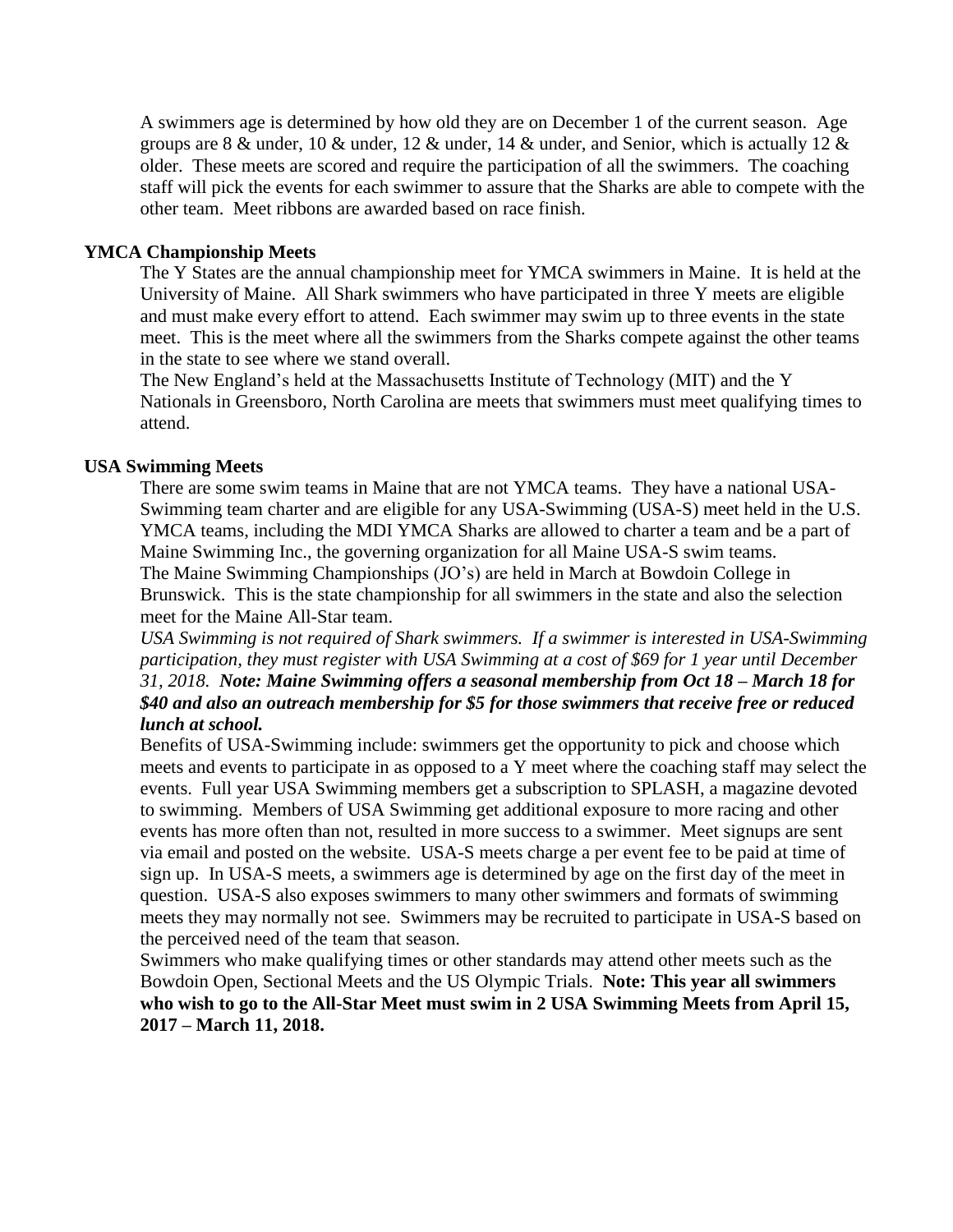# **Meet Conduct**

- Swimmers/parents should notify Jim as soon as possible if they will not be able to attend meet. If the swimmer is sick on the day of the meet, please phone the Y in the morning to notify the coaches or phone/email the coaches if it is an away meet or a USA swim meet.
- Swimmers, parents, coaches, and anyone connected with the Sharks are expected to behave at home and away meets in a way that is reflective of the YMCA philosophy of competitive sports. Competitive sports participants learn by example. Parents, coaches, and officials should set the best possible example.
- It is important that the swimmers report on time to the meets.
- All Shark swimmers must sit together at each meet.
- No swimmer may scratch an event without approval of a coach.
- Swimmers should see a coach before their event for the proper heats and lanes.
- $\bullet$  10 & under swimmers will usually be escorted to the blocks by someone on the coaching staff. Swimmers should also seek out a coach directly after their event to receive feedback on their performance.

# **Practice Etiquette**

- Please **respect** the other members of the Sharks and the YMCA that use the locker room (i.e. no water fights, towel snapping, loud voices, and other horseplay).
- If you have valuables please place them in a locker with a lock. You may rent a locker from the Y.
- Arrive on time for practice (late arrivals are always welcome because of other commitments/ transportation problems) and plan to stay for the entire practice. Swimmers who need to leave early should inform the coaches before practice begins.
- Swimmers should walk on deck and follow all the other pool rules.
- All equipment should be replaced in its proper spot when practice is completed.
- All swimmers should place their names on their personal equipment (i.e. goggles, bathing suits, fins, towels, water bottles, and any thing else that they bring to practice).
- Goggles are highly recommended, they allow the swimmers to see better and also prevent the eyes from soreness.
- Water bottles are also highly recommended; remember water is just like the oil that we use in our cars. It keeps swimmers hydrated (lubricated), allowing them to perform at their best at each practice.
- Swimmers should **respect** other swimmers, coaches, and the YMCA staff whenever at the YMCA.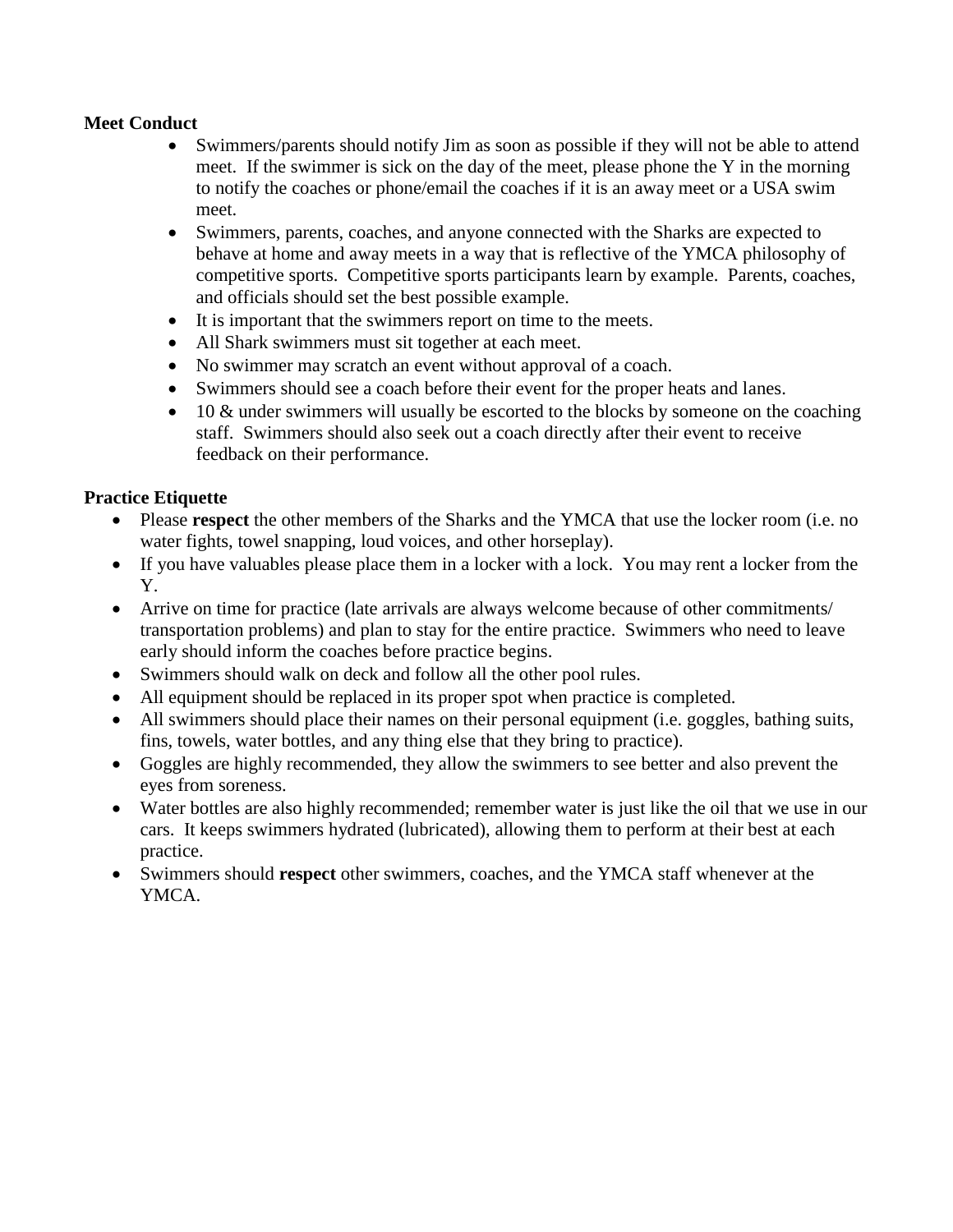#### **Communication**

We use many channels of communication to facilitate information to all swimmers and their families. The lines of communication are between the swimmers, their parents, and the coaches. If you have any problems with the communications please get in touch with the Head Coach as soon as possible.

#### **Newsupdates**

Each week a weekly update is published to keep swimmers/parents up to date on what will be occurring in the next week or two. These updates are sent via email, posted on the website and placed on the bulletin board. These updates include practice schedules  $\&$ changes, meet announcements, travel information, upcoming events, and anything else that needs passing along to swimmers and families.

## **Bulletin Board**

Parents and swimmers should check the bulletin board for announcements and meet results. Sign-up sheets for concessions and meets timers are posted as well. Meet results and lists of swimmers seasonal times are also posted on the bulletin board.

## **E-Mail**

The best and easiest way to communicate is email. All news updates, sign-up sheets, monthly calendars, and other announcements are sent via mass email (BCC) to all families that provide the team with an email address. This guarantees that the information is at least sent to the home of each family. The most efficient way to communicate with the coach is through email, and the coach's address is [sharks@mdiymca.org.](mailto:sharks@mdiymca.org)

#### **Website**

Our team website is [www.mdiysharks.com.](http://www.mdiysharks.com/) Most information that is sent via email is also posted on the website. The site also contains links to other swim sites, best times, meet schedule, and much more information about the Sharks swim team.

#### **Ribbon Folders**

Each family has a ribbon folder in the pool office. After each meet all awards are placed in the folders. Swimmers may pick their awards at any time provided the swimmers are dry.

#### **Social Media**

The Mount Desert Island YMCA Sharks are on Facebook, Instagram & SnapChat.

@Facebook: Mount Desert Island YMCA Sharks @Instagram: MDIYSHARKS

@Snapchat: Mount Desert Island YMCA Sharks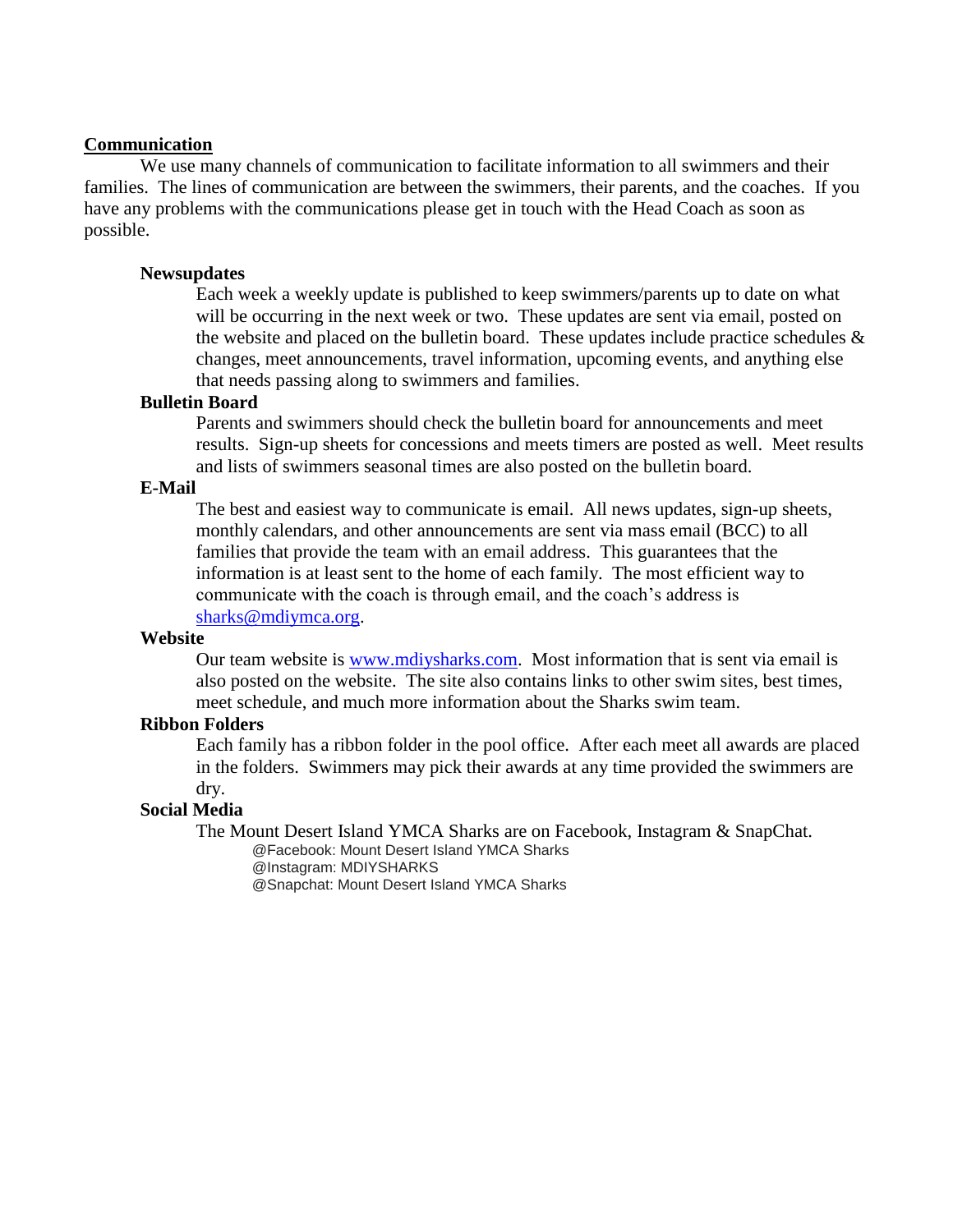### **Being a Swim Team Parent**

Having your child on the MDI YMCA Sharks Swim Team is a commitment not only for your child but for you as well. Parental involvement is an important ingredient in making the MDI YMCA Sharks a great team. Never hesitate to volunteer what ever time and skills you may have; it will be enthusiastically received! When we each do what we can, everyone benefits.

All swim team families are expected to work at home meets in some capacity: food concession (providing or making food, selling, and clean up), officials, timers, ribbon organizers, computer operators, announcer, coaching assistants, and meet set-up & clean up.

Other commitments include: providing transportation to and from practices (organizing a carpool is helpful), volunteer coaching, bus driving, fund raising (aqua-a-thon, concessions and cupcake/lemonade stand), and offering your help whenever you have the time.

## *Here are some thoughts for you as a parent to consider:*

#### **Do not impose your ambitions on your child.**

 Swimming is your child's activity and progress occurs at different rates for each child. Do not judge your child's progress based on the performance of others and do not push your child based on what you think he or she should be doing. The wonderful thing about a sport such as swimming is that every person can strive for his or her personal best!

#### **Be supportive.**

 There really is only one question you need to ask your child: "Did you have fun?" If practices and meets are not fun, your child should not be forced to participate.

#### **You are not the coach.**

 Professional & Experienced coaches have been hired to do that job. Your job is to support, love and give your child a big hug no matter what.

#### **Thumper's Rule: "If you can't say anything nice, don't say anything at all."**

 Cheers and applause are welcome at practices and meets. Criticism to a child or coach is not. If you have concerns, discuss it privately with the person.

#### **Acknowledge your child's fears.**

 The first meet, a new stroke, swimming a new event can be stressful. It is appropriate to be nervous and scared. Assure your child that the coach would not have suggested the event if he or she were not ready to compete in it.

#### **Do not criticize the officials.**

 If you do not have the time or the desire to volunteer as an official, do not criticize those who are probably doing the best they can.

#### **Respect the coaches.**

 The bond between coach and swimmer is a special one, one that contributes to your child's success. Do not criticize the coach in the presence of your child; it will only sever to hurt your child's swimming.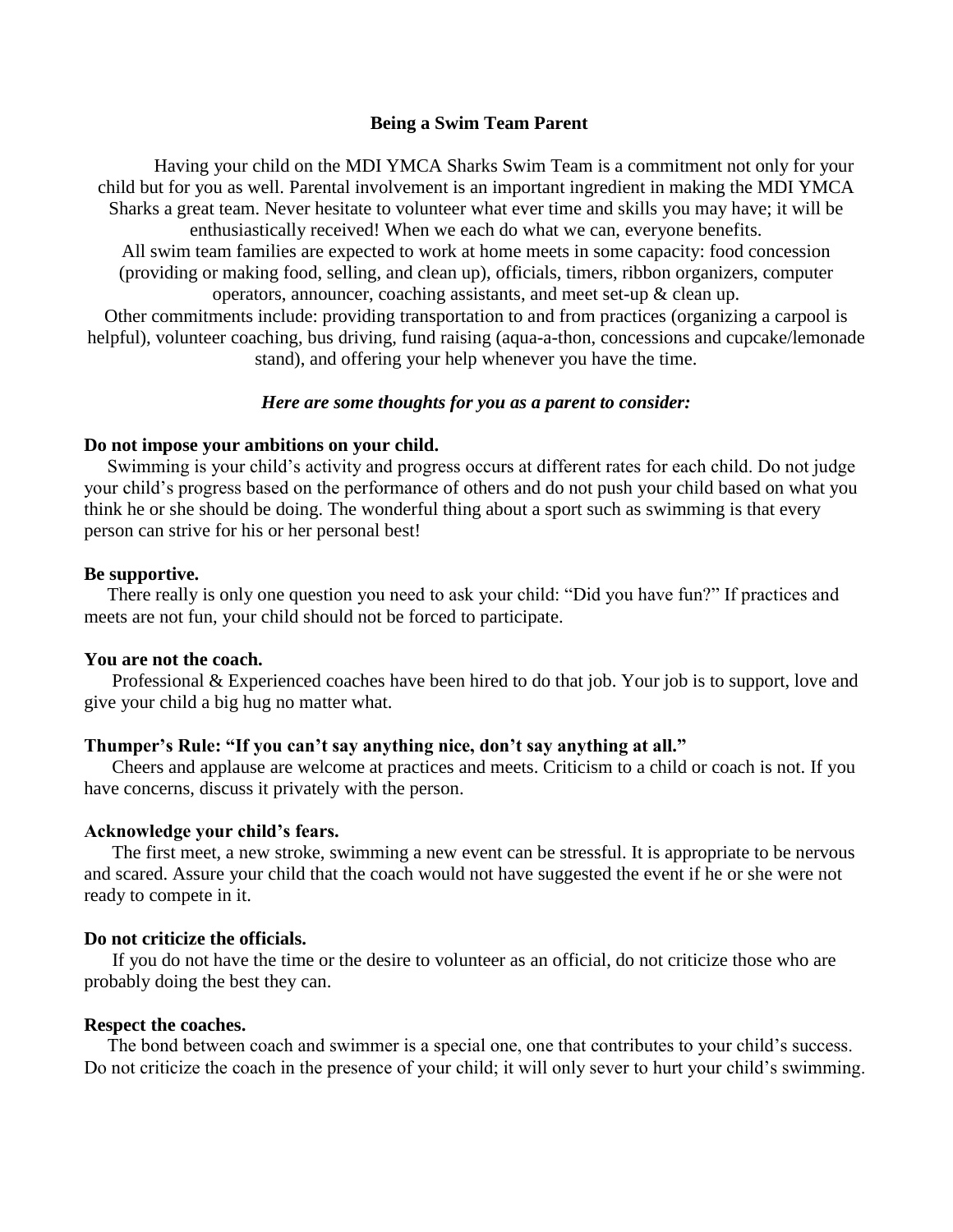### **Create other goals besides winning.**

Giving an honest effort, regardless of the outcome, is more important than winning.

### **Do not expect your child to be an Olympian.**

 One million children swim competitively in the United States. Every four years no more than 52 people are chosen for the Olympic team out of 350,000 members of USA Swimming. Swimming is so much more than the competition: swimming teaches self-discipline and sportsmanship; it builds selfesteem and fitness, it provides life-long friendships. Swimming builds good people. How wonderful that your child wants to participate!

## **Your Financial Responsibility**

## **COST OF MEMBERSHIP TO MDI YMCA**

The swimmer must be an annual member of the MDI YMCA, either as part of a family membership or as an individual member. You as a parent are not required to be a member. Membership prices are printed in the YMCA Program Brochure.

## **MDI YMCA SHARKS TEAM MEMBERSHIP DUES:**

Gold Team - \$460 or \$180 at registration and 4 monthly drafts @ \$70 1<sup>st</sup> year members on Sharks \$400 or \$180 at registration and 4 monthly drafts @ \$55 Green Team - \$345 or \$180 at registration and 4 monthly drafts @ \$41.25 1<sup>st</sup> year members on Sharks \$300 or \$180 at registration and 4 monthly drafts @ \$30 Senior Team - \$230 or \$130 at registration and 4 monthly drafts @ \$25 WeeSharks - \$50 for 1 time/week, \$75 for 2 times/week per session.

The Y has set up a monthly autodraft plan to allow families to spread out the cost for the season. Autodraft plans are set up at the member services desk. These may be set up with checking accounts or credit cards. All swim team members must also participate in the Sharks Aquathon to be held on Sunday, February 4, 2017. The MDI Y pays for entry fees into all YMCA Meets. **It is hoped that cost is not a barrier to your child's participation. If it is an issue the MDI YMCA does offer reduced fees for both swim team fees and memberships. Scholarships may also be available and are based on financial need.**

#### **EXTRA COSTS: EQUIPMENT:**

Of course swimsuits suitable for practice and competition are required. A " Team Suit" is not required but recommended for meets. Suits are priced Can be priced from \$35 - \$75.

Team suits and other team equipment can be ordered online at [www.swimoutlet.com/mdiysharks.](http://www.swimoutlet.com/mdiysharks) Suits goggles, caps, fins and other accessories can be ordered on the site.

The Sharks coaches do not approve of wearing the Sharkskin, Fastskin, Tech Suits or other high priced suits during the regular season. Maine Swimming and the Maine YMCA Swim League have banned certain tech suits from competition this year for swimmers ages 12 & under. 10 & under swimmers will not be able to wear a High-tech suit at any meet in the state of Maine and 11-12 year olds may only use that at the Bowdoin Open, Y States  $& JO's.$  13  $&$  over swimmers are allowed to use any suit according to MSI rules but Shark swimmers can only use High-tech suits at the Bowdoin Open, High School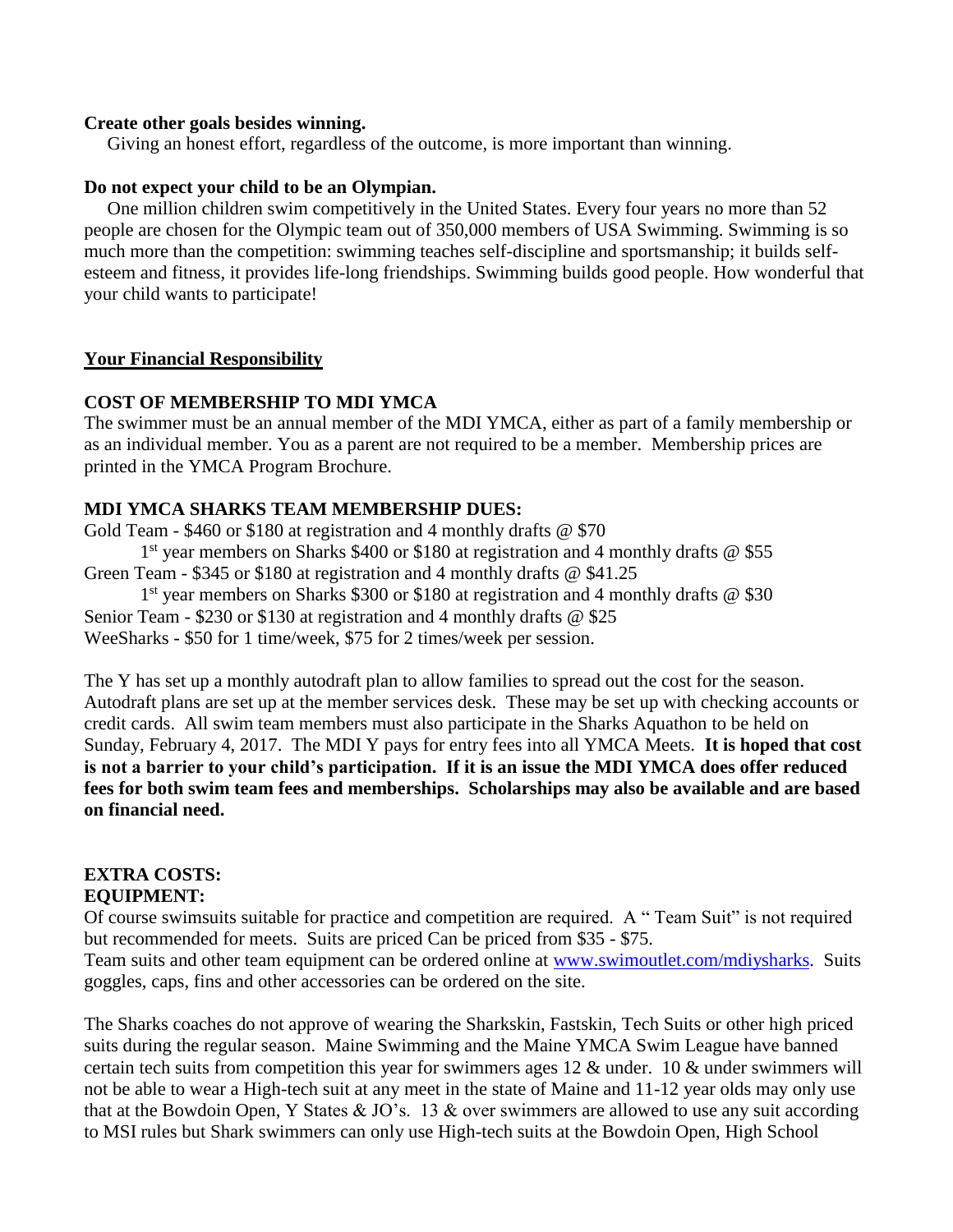States, JO Trials, JO's and other Championship meets. We do not allow swimmers to wear High-tech suits at the Y State Meet. There is a list on maineswimming.org that lists tech suits vs high-tech suits. Shark swimmers will not be allowed to swim in a Y Dual Meet or Invitational with either tech or hightech suit. If you have a question about the new suit policy, please speak to the coaches.

**Swim Caps**: If a cap is worn at a meet it must either be a shark's cap or a cap with no lettering. We offer 'MDI' latex caps for \$5.00 and 'MDI' silicone caps for \$10.00. These caps along with an assortment of other caps are available at our team store.

**Swim Fins**: We have a large number of fins in the pool storage room, but swimmers can always bring their own to practice. You can order fins online (Swimoutlet.com) and at a variety of stores in the area. Other equipment includes towels, water bottle, and athletic bag.

*It is highly recommend that swimmers names be placed on all their equipment including towels, goggles, & swim suits.*

# **SWIM TEAM STORE**

**`** 

This year the team store is during most evenings during practice and during home swim meets. During the course of the season we will try to stock items (goggles, straps & caps) that swimmers need during the season. All checks should be written to the MDI YMCA Sharks Swim Team.

# **SOME NOT SO OBVIOUS COST:**

Wear and tear on your vehicle; transportation to and from practice and meets.

Donating food items at concession for home meets.

Money for food for your child at out of town meets.

Money for overnight expenses for travel meets.

Donations for: Fundraisers, awards Banquet, and Coaches presents. We ask that each swimmer raise \$125 each year for the Sharks Aqua-A-Thon, to help offset the high cost of operating the swim team. Remember even though monetary donations are greatly appreciated, donations of time are equally valuable and important. Volunteers are always needed at swim meets and swim practices.

Many parents comment on the high cost of the swim program. It is an expensive sport due to its requirement for a well-maintained indoor pool as well as its intensity and length of season *(offering at least 2 practices a day each week for at least 6 Months).*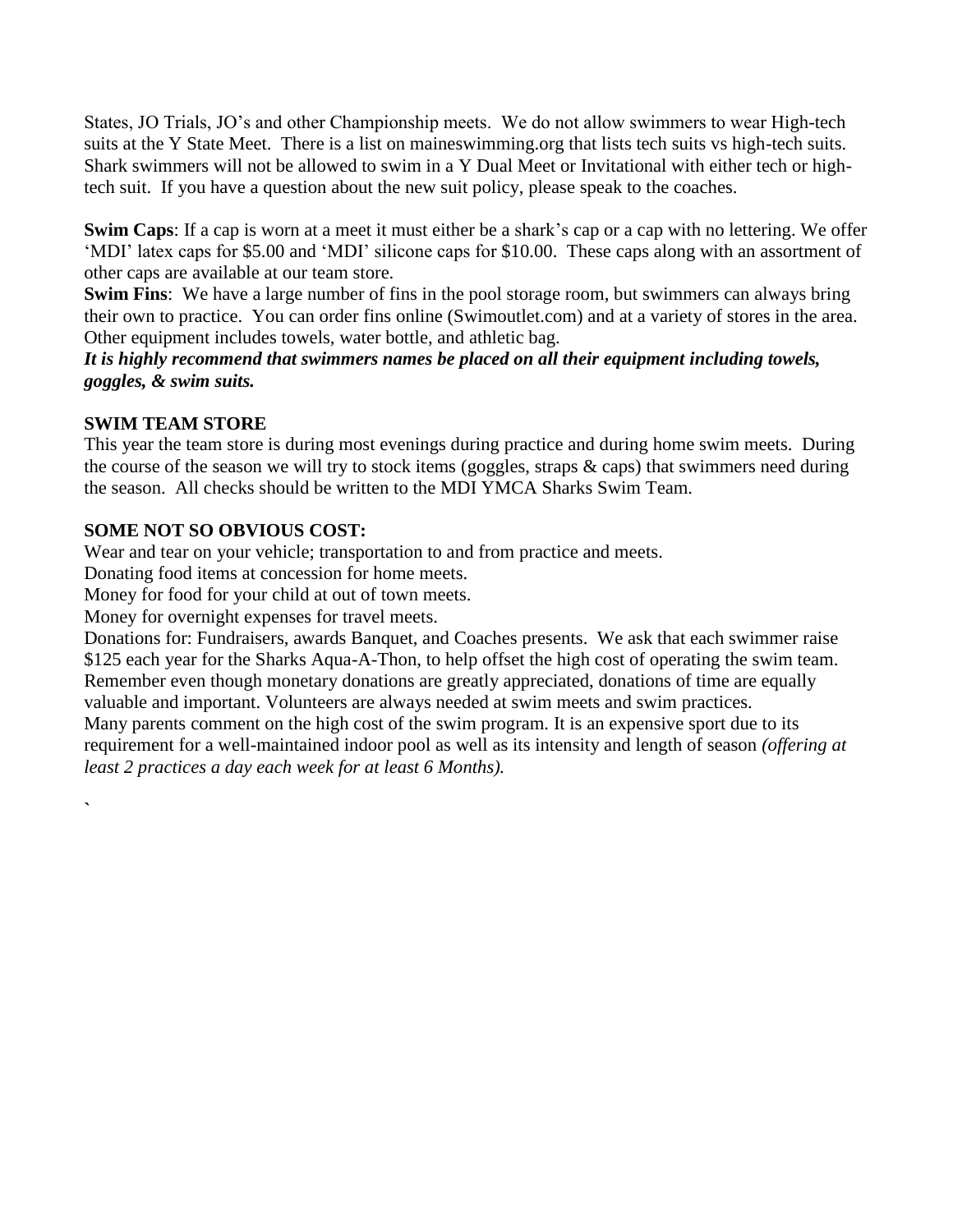# **GLOSSARY OF SWIMMING TERMS**

AGE GROUP SWIMMING- Nationally recognized age groups for competition are: 8 and under, 10 and under, 11-12, 13-14, 15-16, 17-18, and 15-18. The Maine Y's age groups are 8 & under, 10 & under, 12 & under, 14 & under, and Senior (12 & older).

BLOCK- The starting platform.

CIRCLE SWIMMING- Performed by staying to the right of the black line when swimming in the lane to enable more swimmers to swim in each lane.

COACH- A person who trains and teaches athletes in the sport of swimming.

CODE OF CONDUCT- an agreement signed by a swimmer/ coach/ parent stating that the swimmer will abide by certain behavioral guidelines.

CONSOLATIONS- The second fastest heat in the finals. These swimmers cannot move in to the finals for places.

CUT- Slang for qualifying time. A time standard necessary to attend a particular meet or event.

DISTANCE- Term used to refer to events at least 400 meters/500 yards or longer.

DQ- Disqualified. This occurs when a swimmer has committed an infraction of some kind; e.g., freestyle kick during butterfly. A disqualified swimmer is not eligible to receive awards, nor can the time be used as an official time.

DRILL- An exercise involving a portion or part of a stroke, used to improve technique.

DRYLAND TRAINING- Training done out of the water that aids and enhances swimming performance; usually includes stretching, calisthenics and / or weight training.

ENTRY FORM- Form on which a swimmer enters a competition. Usually includes USA-S number, age, sex, event numbers and entry times.

EXHIBITION- competing in a heat as a " practice," no points earned by exhibition swimmer, but the time is official.

FALSE START- Occurs when a swimmer is moving before the start gun is sounded. In USA-S and YMCA, one false start will result in a disqualification.

FINAL- the championship heat of an event in which the top swimmers from the preliminaries compete.

FINISH- The final phase of the race; the touch at the end of the race.

FLAGS- Backstroke flags placed 5 yards (short Course) or 5 meters (long course) from the end of the pool. The flags enable backstrokers to execute a backstroke turn more efficiently.

GOAL- A specific time achievement a swimmer sets and strives for. Can be short or long term.

GUTTER- The area along the edge of the pool in which water overflows during a race and is recirculated through the filtration system.

HEAT- Specific race in an event. Each race is numbered by heat, usually the last heats are the fastest times.

I.M.- Slang for Individual Medley, an event in which the swimmer uses all four strokes in the following order: butterfly, backstroke, breaststroke, and freestyle.

JUNIOR OLYMPICS- "J.O.'s" USA-Swimming state competitions to qualify for Zones and Nationals. Also call Age Group Championships. To be held at Bowdoin College from March 17 – 20.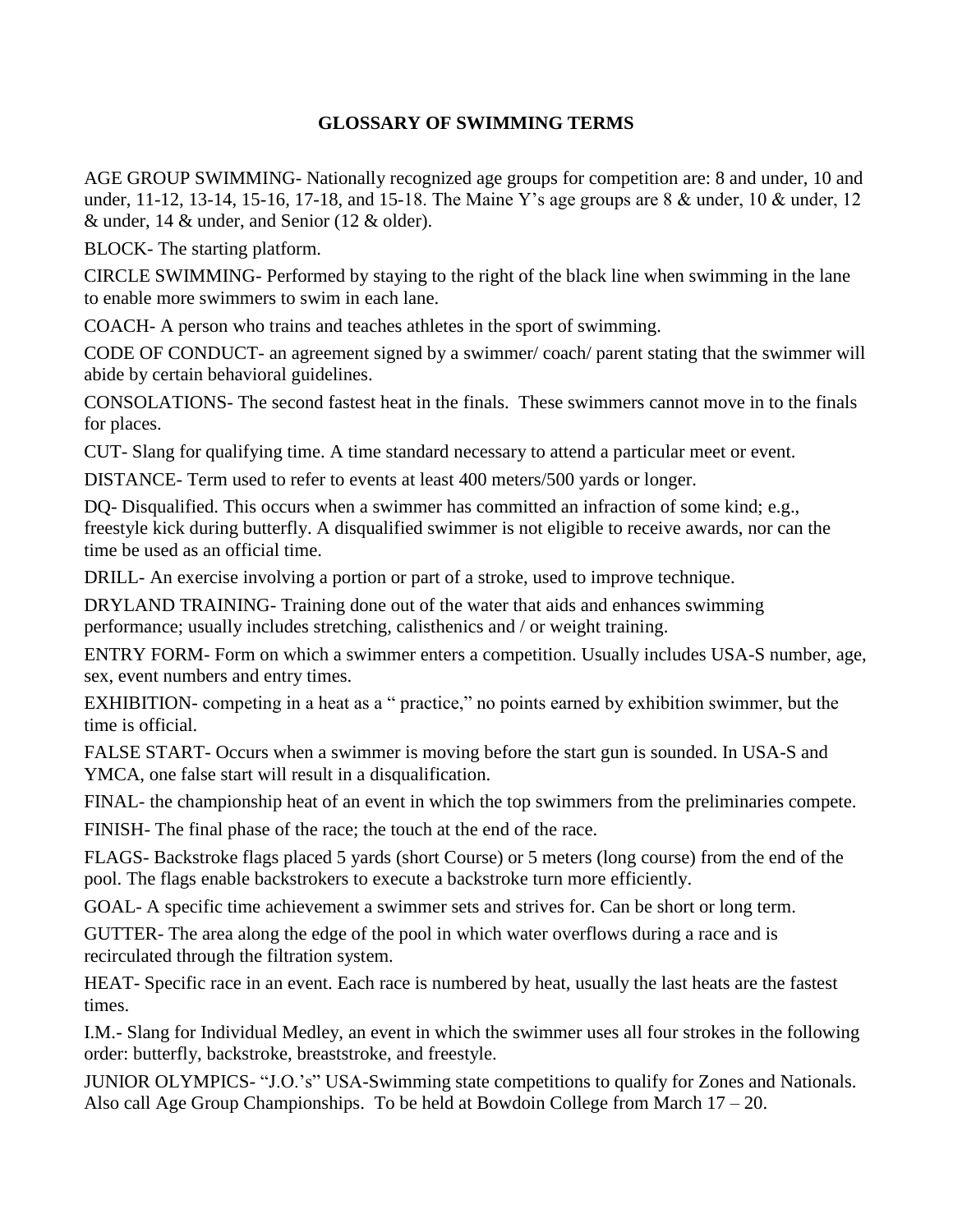JO TRIALS- A USA Swimming meet for swimmers who have not qualified for JO's. The top 2 in every event and anyone making the qualifying times qualify for JO's.

LAP COUNTER- A set of plastic display numbers used to keep track of laps during a distance race. ( Also, the person who counts for the swimmer, stationed at the opposite end from the start.)

LONG COURSE- A pool 50 meters in length. USA-Swimming conducts most of its summer competition in long course pools. The YMCA also holds a Long Course Nationals in the summer. The Olympics are held in a 50-meter pool.

LSC- Local Swimming Committee. Governing body for swimming at the local level. Maine is one of the 59 LSC's in the country, that under the control of USA-Swimming.

MEET- Competition designed to be a learning experience. By implementing what has been learned in practice, the swimmer tests himself/herself against the clock to see how he is improving.

NATIONAL AGE GROUP TIME STANDARDS- Time standards derived from the previous years results that are broken down by age and sex as well as B, BB, A, AA, AAA, AND AAAA, divisions. These time designations are NATIONAL and should be used as motivational times.

NATIONAL REPORTABLE TIMES / TOP 10 - Times standards set for both short and long course based on previous years achievements. Only times meeting these standards may be submitted for consideration each year. The Top 10 submitted times in each event are recognized.

NEGATIVE SPLIT- Swimming the second half of the race equal to or faster than the first half.

NEW ENGLANDS- YMCA championship for top swimmers in New England- Maine, NH, VT, MA, RI, & CT. To be held at MIT in Cambridge MA. For 2016, the 8 & unders swim on March 12, 9-10's swim on March 13, 11-12's swim on March 19 and 13-14's & 15-18's swim on March 20.

OFFICIAL- A judge on the deck of the pool at a sanctioned competition who enforces rules. There are stroke and turn judges, administrative officials, starters, timers and referees.

OPEN WATER SWIMS- Any freestyle event over 1500 meters, normally conducted in a natural body of water, such as a lake, river or ocean.

PACE CLOCK- Large clock with a large second hand and a smaller minute hand, used to check pace or maintain intervals in practice; may also be digital.

PRELIMS- Slang for preliminaries also called Heats or Trials. Those races in which swimmers qualify for the championship and consolation finals in the events.

Q-TIME- Qualifying time necessary to compete in a particular event and / or competition.

RELAY- An event in which 4 swimmers compete together as a team to achieve one time.

SAFETY- The condition of being safe. Safety procedures are designed to prevent accidents.

SENIOR SWIMMING – Swimmers 12 & older who compete in open (no age group) competition.

SCRATCH- To withdraw from an event in a competition.

SHORT COURSE- A pool 25 yards or 25 meters in length. USA-S and YMCA conducts most of its winter competition in short course yards.

SPLIT- A time recorded from the official start to the completion of an initial distance within a longer event. Also the time for one of the four individual in a relay. Under certain conditions, splits may also be used as official times, for example, the lead off swim in a relay, or the lead off portion of an event.

SPRINT- Describes the shorter events (50 and 100). In training, to swim fast as possible for a short distance.